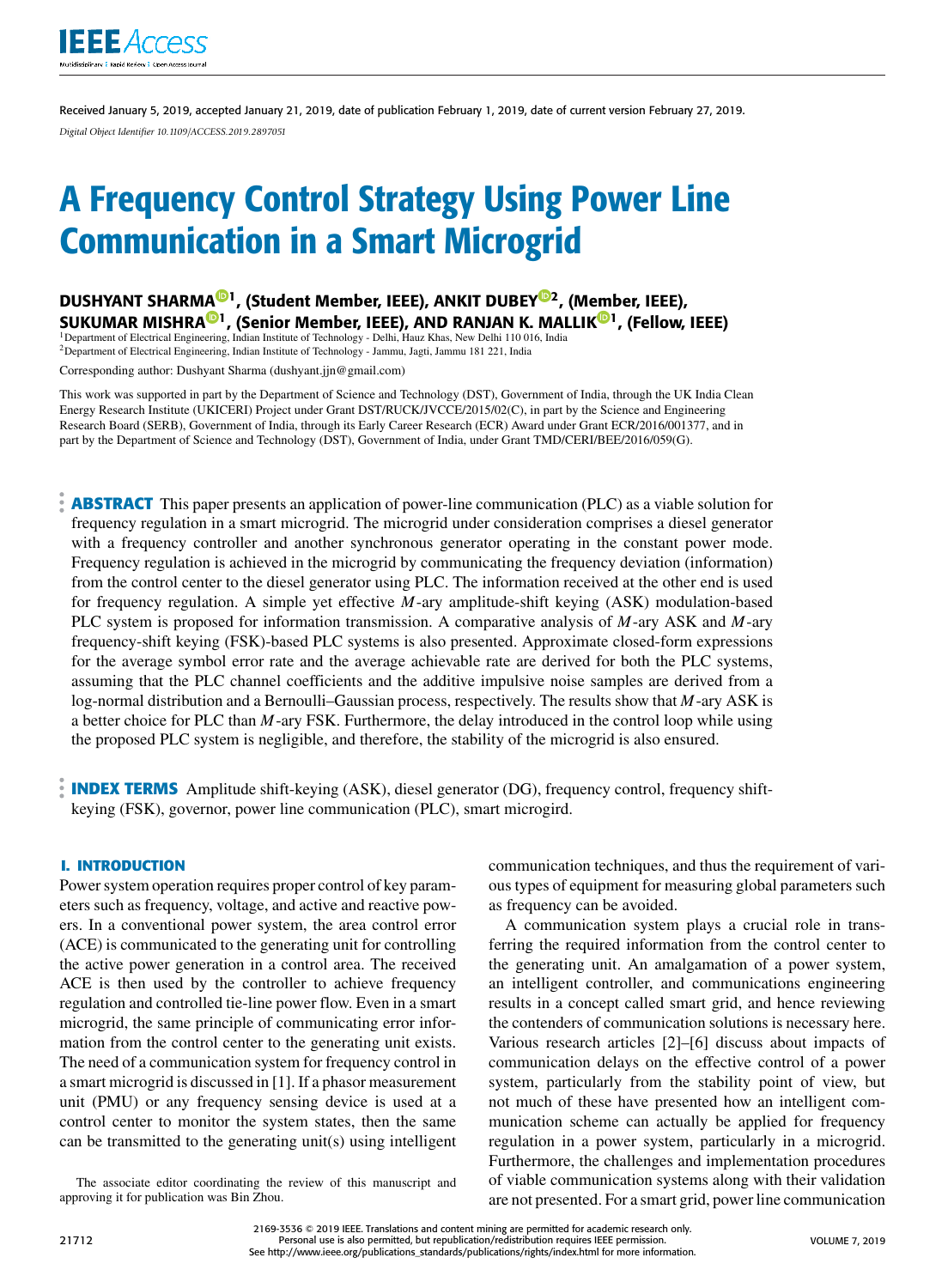(PLC) based systems which use existing power cables to carry information along with the main power signal is a feasible option. The main power signal is transferred at low frequency (50 or 60 Hz), whereas the PLC information signal is transferred at a much higher center frequency with comparatively much less power without affecting the main power signal. As PLC systems use the existing infrastructure of the utility, it is often referred to as a retrofit technology. High signal attenuation in PLC, which is considered as a drawback for a communication channel, provides an advantage for limiting the interference over a particular geographical area. Hence, it also provides physical layer security. However, to increase the coverage using PLC, various multi-hop communication techniques can be opted [7]–[9].

The bands available for PLC are categorized as narrowband and broadband wherein  $3 - 500$  kHz is reserved for narrowband and 2 − 30 MHz for broadband PLC systems [10]. For control applications, narrowband PLC systems are preferred owing to their support for extended range with low data rates. Similar to fading in wireless channels, the power received at the receiver through PLC channels also fluctuates with time due to reflections of the signal at various load terminals, and the distributions of the fading amplitudes are shown to be lognormal [11]–[13]. Unlike the additive white Gaussian noise (AWGN) channel in wireless communication, signal transmission through PLC suffers from impulsive noise as well. Thus, for performance analysis, the behavior of the additive noise in PLC is well modeled by the Bernoulli-Gaussian process [8], [14]–[16].

It is well known that digital communication is superior over analog when compared for reliability with same average transmission power [17]. Among several carrier-based digital transmission schemes, *M*-ary amplitude-shift keying (ASK) is most popular for its simple modulator and demodulator structures [18]. In general, bandwidth efficiency of *M*-ary ASK is superior to that of *M*-ary frequency-shift keying (FSK) at the cost of power efficiency [17]. Therefore, a comparative physical layer performance analysis between *M*-ary ASK and *M*-ary FSK is presented in this paper to prove the same for PLC. Thus, keeping the facts in hand that narrowband PLC has limited bandwidth and supports signal transmission at comparatively higher signal-to-noise ratio (SNR), a 64 level ASK based PLC system is proposed for information exchange. Since the received signal power varies depending on the load and the length of the power network, a reference signal is also used to scale the amplitude of the received signal to extract the information from the amplitude of the demodulated signal. Typical applications of PLC for control purposes in AC/DC microgrids have been demonstrated in [18]–[20]. However, beyond small microgrids of few generators and loads, the application of PLC for controlling larger microgrids with multiple rotating generators and a meshed network is yet to be explored.

Keeping the above discussions in view, this paper presents a frequency control scheme in a smart microgrid having two diesel generators with governor for frequency regulation. The power system considered is a 15 bus microgrid, wherein the generators are placed at different buses while the control center is located at some other bus. The frequency deviation is sent from the control center to the diesel generators using an *M*-ary ASK based PLC system along with a reference signal for adaptive gain control of the communication signal. The signal is received at the diesel generator terminals and is given to the respective governor which regulates the mechanical power generated by the diesel engines which in turn controls the frequency of the system. A simple phase locked loop (PLL) is used to measure the system frequency at the bus where the control center is located.

#### **II. SYSTEM MODEL**

The power system under consideration consists of a 400 V, 3-phase, 50 Hz, 15 bus distribution system, and Fig. 1 shows the single line diagram of the same. A diesel engine generator with a governor for the power system frequency control is connected to bus 1.

The diesel engine is equipped with a governor to control the mechanical power developed by the engine in order to achieve frequency regulation. A typical diesel engine governor control is shown in Fig. 2b. The governor takes per unit (p.u.)  $\Delta F$  or p.u. change in speed ( $\Delta \omega$ ) signal as input and controls the diesel engine mechanical power. The diesel engine governor parameters are as follows:  $a_0 = 0.2$ ,



**FIGURE 1.** 15 bus microgrid under study.



**FIGURE 2.** Frequency control of diesel engine generator system. (a) Operation of diesel engine driven synchronous generator. (b) Modeling of diesel engine with governor.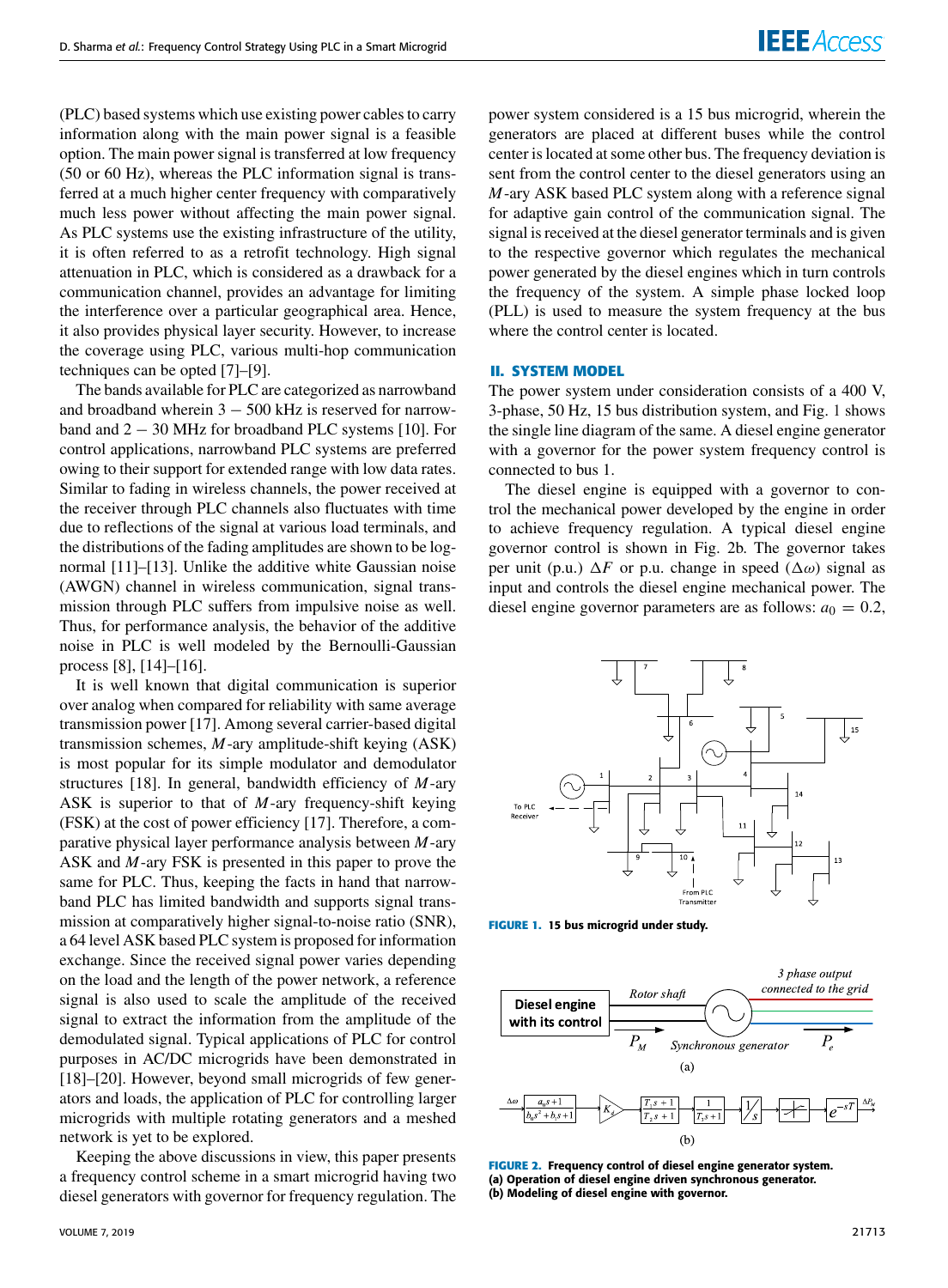$b_0 = 0.0002, b_1 = 0.01, K_d = 120, T_1 = 0.25, T_2 = 0.009,$  $T_3 = 0.0384$ , and  $T = 0.024$ .

Another synchronous generator is connected to bus 4 which is first assumed to be a fixed power generator i.e the engine is without governor and does not participate in frequency control. However, in a latter study, the same diesel engine generator system is also considered with governor control in order to show the PLC performance when multiple generators are involved in frequency control. Furthermore, the control center is assumed to be at bus 10 and the power signal frequency at this bus is sensed using a PLL to calculate the frequency error, denoted as  $\Delta F$ . The analog error signal is then converted to a digital signal and transmitted using a PLC transmitter (described later in detail) in one of the phases (phase A in this study) at this bus. The same is received at the diesel generator at bus 1 and converted back to analog for further use. The communication signal, shown by dashed lines in Fig. 1, is injected into the network at bus 10 and received from the network at bus 1. The line resistance and inductance for the various lines shown in Fig. 1 are given in Table 1.

#### **TABLE 1.** Line parameters.

| From bus       | To bus          | $R(\Omega)$ | L(mH)  |
|----------------|-----------------|-------------|--------|
|                |                 |             |        |
|                | $\overline{c}$  | 0.0676      | 0.2107 |
| 2              | 3               | 0.0585      | 0.1822 |
| $\overline{2}$ | 6               | 0.1278      | 0.2746 |
| $\overline{2}$ | 9               | 0.1006      | 0.2162 |
| 3              | 4               | 0.0420      | 0.1310 |
| 3              | 11              | 0.0897      | 0.1928 |
| 4              | 5               | 0.0761      | 0.1636 |
| $\overline{4}$ | $\overline{14}$ | 0.1115      | 0.2396 |
| 4              | 15              | 0.0598      | 0.1285 |
| 6              | 7               | 0.0544      | 0.2761 |
| 6              | 8               | 0.0625      | 0.1344 |
| 9              | 10              | 0.0843      | 0.1810 |
| 11             | $\overline{12}$ | 0.1224      | 0.2629 |
| 12.            | 13              | 0.1006      | 0.2162 |

#### **III. COMMUNICATION SYSTEM**

The communication system described here consists of an analog-to-digital converter (ADC), an ASK modulator, a coupling circuit, an ASK demodulator, and a digital-to-analog converter (DAC) [18]. For the information signal gain control at the receiver side, a reference carrier signal with a constant amplitude is sent along the ASK signal.

#### *A. ADC*

The error signal that needs to be transmitted through the PLC is analog in nature, and hence it is required to convert the analog error signal to digital signal. In this particular application, the error signal  $(\Delta F)$  variation is considered to be typically between  $\pm 0.03$  per-unit for average load changes. The desired analog error signal is converted to a 64 level digital signal with a sample time of 1 ms in two stages. In the initial stage, the analog error signal is sampled at a regular

interval of 1 ms and later, the sampled signal is quantized to the nearest level. For this application, the total number of levels selected is 64, and hence each sample after quantization is a digit of the size  $log_2(64) = 6$  bits. Thus, the ADC produces a digital signal every 1 ms and each sample is of size 6 bits.

#### *B. M-ARY ASK MODULATOR*

ASK is one of the basic and simplest digital modulation techniques. In ASK, the amplitude of carrier signal is modulated in agreement with the information signal similar to that of analog amplitude modulation. Contrary to analog amplitude modulation, the information signal has fixed levels in *M*-ary ASK. For this particular application, the *M*-ary ASK modulator takes 6 bits at a time and changes the carrier amplitude corresponding to the level represented by those 6 bits. The phase and the frequency of the carrier remain same for all the information signals. In this model, the carrier frequency is chosen to be 500 kHz. Apart from the information signal (error signal) transmitted at 500 kHz, a reference signal is also transmitted with a constant amplitude and a carrier frequency of 300 kHz.

#### *C. COUPLING CIRCUIT*

This block is one of the essential parts of a PLC system, and it is considered as an interdisciplinary block. This block interfaces the digital communication system with the power system. The major role of this coupling circuit is to prevent low-frequency signals, in particular, 50 Hz/60 Hz AC signals from entering into the communication system. Furthermore, it also injects the *M*-ary ASK signals into power lines without disturbing the 50 Hz/60 Hz power signal. This block consists of a high-pass filter with an inductive coupler. The high-pass filter only allows the communications signal to pass through and blocks the 50 Hz/60 Hz power signal. Thus, the inductive coupler isolates the power line from the communication system. Moreover, it injects the *M*-ary ASK signal into the power line at the transmitter and extracts it back from the power line at the receiver.

#### *D. M-ARY ASK DEMODULATOR*

For the system under consideration, a coherent demodulator is chosen because a reference signal is also present along with the information signal. The received signal is first passed through two multipliers in parallel and then passed through envelope detectors (EDs). The second input to the first and second multipliers are the carrier signals of the frequencies 500 kHz and 300 kHz, respectively. Thus, the information signal is recovered at the output of the first ED, and the reference signal from the second.

Before feeding the recovered information signal to the decision maker, it is required to scale the signal to compensate the attenuation due to path loss and load change. As the reference signal voltage is known to the receiver, it calculates the attenuation factor and then scales the information signal accordingly. The scaled information signal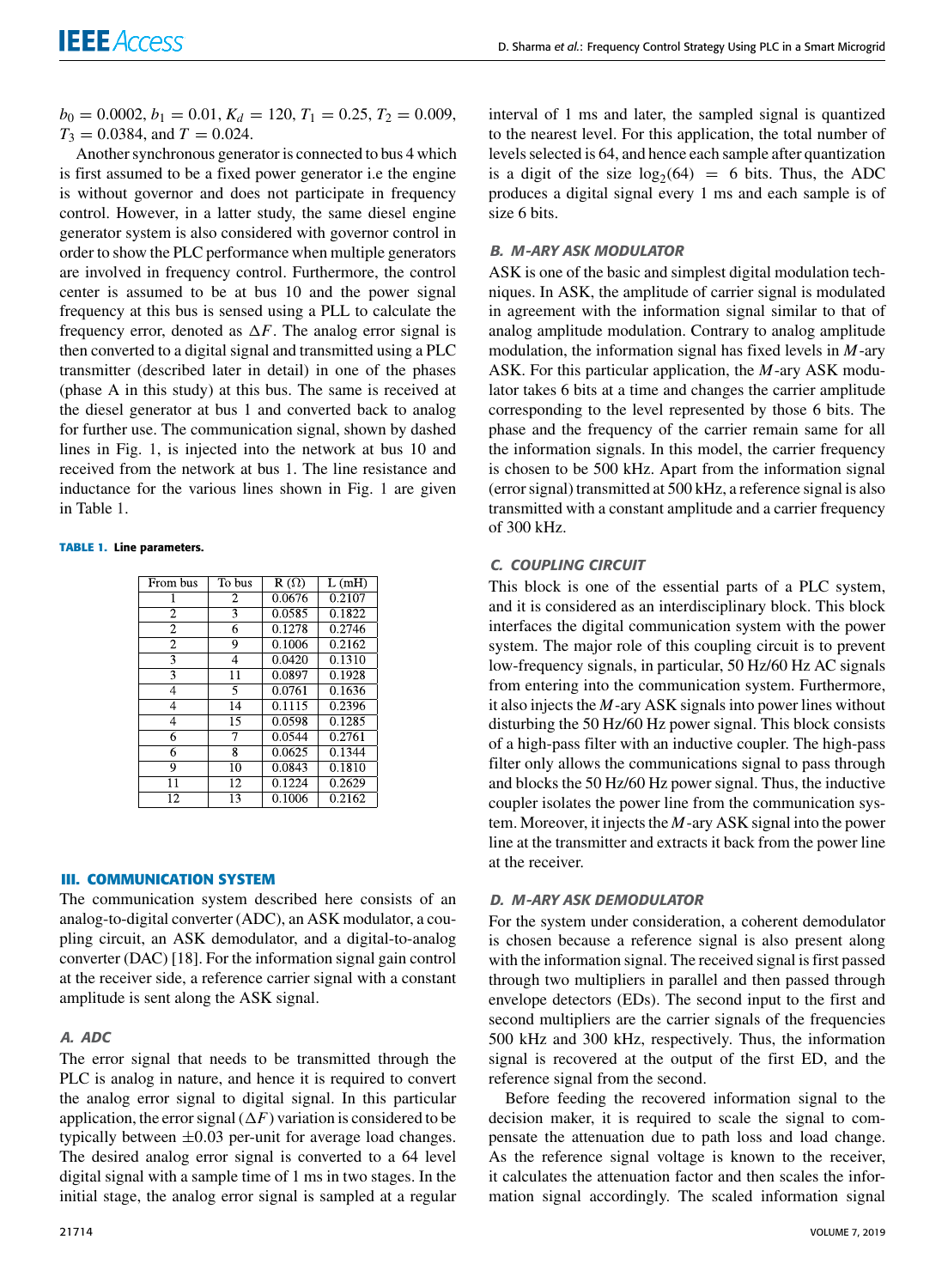is then passed through the decision maker, and the signal waveform is mapped to its original level by making a comparison between the recovered waveform with the predefined thresholds. These levels are then converted to bits for further processing and sent to the DAC.

#### *E. DAC*

The input to the controller is an analog signal, and hence the digital signal received at the receiver is converted back to the analog signal. The DAC takes 6 bits at a time and generates the corresponding analog value which is sent to the controller.

#### *F. PHYSICAL LAYER ANALYSIS OF THE PLC SYSTEM*

In this section, we investigate two important performance measures, the average SER and the average achievable rate, of the PLC system employing *M*-ary ASK and *M*-ary FSK. For *M*-ary ASK, information is transferred by scaling the amplitude of the pulse corresponding to the information symbol and the pulse is then transmitted using a carrier with a single frequency. As the carrier frequency remains the same and only the amplitude of the pulse changes, this modulation scheme is one-dimensional. On the other hand, in *M*-ary FSK, information is transferred by selecting one of *M* orthogonal carrier frequencies corresponding to the information symbol. Since the pulse amplitude remains the same for all symbol transmissions and the carrier frequency changes, this modulation scheme is *M*-dimensional [17].

Consider the transmission of the information symbols using the *M*-ary ASK signaling scheme. Assuming that all the information symbols are equally probable and there are *M* such symbols, an information symbol can be represented by the waveform given as [17]

$$
x_m(t) = A_m p(t), \quad 0 \le t < T_s,\tag{1}
$$

where  $p(t)$  is a pulse of duration  $T<sub>s</sub>$  seconds with support  $[0, T_s)$  and energy  $E_p$ , and  $A_m = 2m - 1 - M$  is the amplitude of the *m*th information symbol,  $m = 1, \ldots, M$ . Thus, the energy in the signal  $x_m(t)$  is given by

$$
E_m = \int_{-\infty}^{\infty} A_m^2 p^2(t) dt = A_m^2 E_p.
$$
 (2)

The average energy per symbol can therefore be calculated as

$$
E_{avg} = \frac{1}{M} \sum_{m=1}^{M} A_m^2 E_p = \frac{(M^2 - 1)E_p}{3}.
$$
 (3)

Furthermore, the average energy per bit per symbol is given by

$$
E_{b_{avg}} = \frac{(M^2 - 1)E_p}{3 \log_2(M)}.
$$
 (4)

Now consider simultaneous transmission of the *M*-ary ASK information signal  $x_m(t)$  and reference signal  $x_r(t)$  over different carriers with frequencies  $\omega_i$  and  $\omega_r$ , respectively.

The received signal  $y(t)$ , at the receiver can therefore be expressed as

$$
y(t) = h(t) (x_m(t) \cos(\omega_i t) + x_r(t) \cos(\omega_r t)) + n(t)
$$
  
=  $h(t) (A_m p(t) \cos(\omega_i t) + A_r p(t) \cos(\omega_r t)) + n(t),$  (5)

where  $A_m$  and  $A_r$  represent the amplitudes of the information and the reference signals, respectively, and *h*(*t*) and *n*(*t*) represent the PLC channel gain and the additive impulsive noise, respectively. The sampled values of the information and the reference signals, denoted by  $y_i$  and  $y_r$ , at the output of the first and second envelope detectors, respectively, are given by

$$
y_i = \sqrt{E_m}h + n,
$$
  
\n
$$
y_r = \sqrt{E_r}h + n,
$$
\n(6)

where *h* and *n* are the sampled values of the channel gain and the additive noise, respectively. Furthermore, *E<sup>m</sup>* and *E<sup>r</sup>* are the energies of the information and the reference signals, respectively. As the reference signal is already known to the receiver, at high SNR, the channel gain *h* can be calculated from  $y_r$  and it can be used to normalize the effect of the channel from *y<sup>i</sup>* as

$$
\hat{x}_i = \frac{y_i}{h} = \sqrt{E_m} + \frac{n}{h}.\tag{7}
$$

After that, the decision maker maps  $\hat{x}_i$  to any of the 64 levels by making a comparison with the predefined thresholds.

It has been shown that for PLC, *h* follows a log-normal distribution with probability density function (p.d.f.) given by [11]–[13]

$$
f_h(v) = \frac{(1/v)}{\sqrt{2\pi\sigma_h^2}} \exp\left(-\frac{1}{2}\left(\frac{\ln v - \mu_h}{\sigma_h}\right)^2\right), \quad v > 0. \quad (8)
$$

Unlike the AWGN channel in a wireless communication system, the additive noise in PLC is shown to have impulsive contents as well [10], [21]. The additive impulsive noise of the PLC channel can be modeled by a Bernoulli-Gaussian process [14], [16] and the noise sample *n* can be expressed as

$$
n = n_G + b_I n_I,\tag{9}
$$

where  $n_G$  and  $n_I$  follow zero-mean Gaussian distributions with variances  $\sigma_G^2$  and  $\sigma_I^2$ , respectively, and  $b_I$  follows the Bernoulli distribution with parameter *p*. Samples *nG*, *n<sup>I</sup>* , and  $b_I$  are assumed to be independent as their sources are different. The average noise power can be given as

$$
N_0 = E\left[n^2\right] = \sigma_G^2(1 + p\eta),\tag{10}
$$

where **E**[·] denotes expectation and  $\eta = \sigma_l^2 / \sigma_G^2$  denotes the *power ratio of impulsive noise to background noise*. Hence, the p.d.f. of *n* is given by

$$
f_n(v) = \sum_{j=1}^2 \frac{p_j}{\sqrt{2\pi\sigma_j^2}} \exp\left(-\frac{v^2}{2\sigma_j^2}\right), \quad \infty < v < \infty, \quad (11)
$$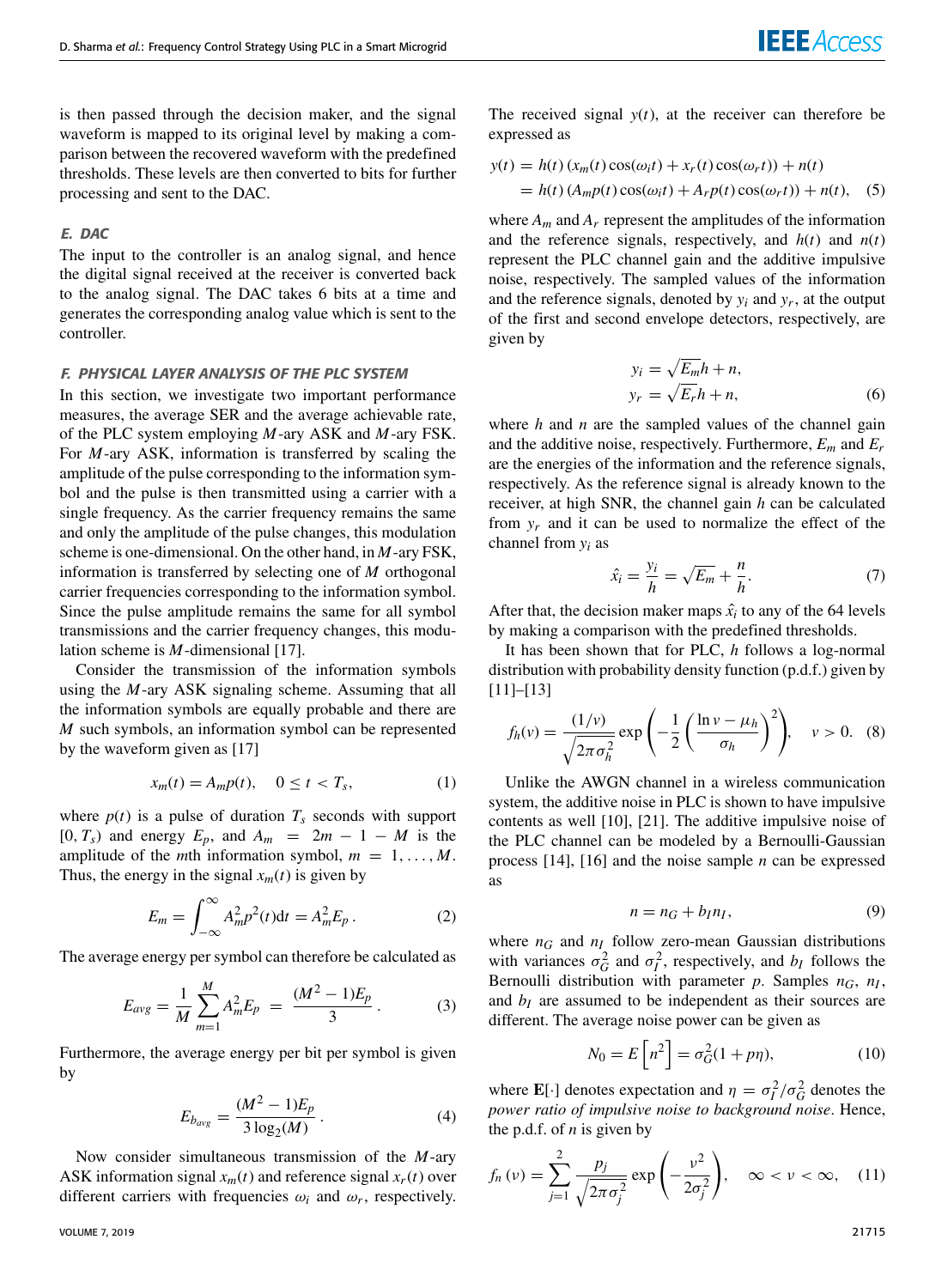where

$$
p_1 = 1 - p
$$
,  $p_2 = p$ ,  $\sigma_1 = \sigma_G$ ,  $\sigma_2 = \sqrt{\sigma_G^2 + \sigma_I^2}$ . (12)

The SNR is expressed as

$$
\gamma = \frac{E_{avg}h^2}{N_0} = \frac{E_{avg}\beta}{N_0},\qquad(13)
$$

where  $\beta = h^2$ . As *h* is log-normal with parameters  $\mu_h$ and  $\sigma_h$ ,  $\beta$  in (13) follows a log-normal distribution (8) with parameters  $\mu_{\beta}$  and  $\sigma_{\beta}$  given by

$$
\mu_{\beta} = 2\mu_h, \quad \sigma_{\beta} = 2\sigma_h. \tag{14}
$$

#### 1) AVERAGE SER ANALYSIS

The average SER for the *M*-ary ASK based PLC system in the presence of Bernoulli-Gaussian noise is given in approximate closed-form by [18]

$$
\mathcal{P}_{M-ASK} \approx \left(1 - \frac{1}{M}\right) \sum_{j=1}^{2} \sum_{k=1}^{K} \frac{C_{j,k}}{A_k} Q\left(\frac{B_{j,k}}{\sqrt{1 + A_k^2}}\right),\tag{15}
$$

where  $Q(\cdot)$  denotes the Gaussian  $Q$ -function, and

$$
A_{k} = \sqrt{\frac{4\sigma_{h}^{2}}{R3_{k}^{2}}},
$$
\n
$$
B_{j,k} = \frac{8\sigma_{h}\left(2\mu_{h} + \ln\frac{\alpha_{j}3E_{avg}/N_{0}}{M^{2}-1} - R2_{k}\right) - 2\sigma_{h}R3_{k}^{2}}{2A_{k}R3_{k}^{2}},
$$
\n
$$
C_{j,k} = R1_{k}\sigma_{h}p_{j}\sqrt{\alpha_{j}\frac{6E_{avg}/N_{0}}{M^{2}-1}} \times \exp\left(\frac{2\mu_{h} + B_{j,k}^{2}}{2}\right)
$$
\n
$$
\times \exp\left(-\left(\frac{2\mu_{h} + \ln\frac{\alpha_{j}3E_{avg}/N_{0}}{M^{2}-1} - R2_{k}}{R3_{k}}\right)^{2}\right),
$$
\n
$$
\alpha_{1} = \frac{1+p\eta}{2}, \quad \alpha_{2} = \frac{1+p\eta}{2(1+\eta)}, \quad (16)
$$

and  $R1_k$ ,  $R2_k$ , and  $R3_k$  in (16) are the real constants that are tabulated in [15, Table 2]. It has also been calculated in [15] that  $K = 4$  is sufficient for the approximation with a root mean squared error of  $4.48 \times 10^{-4}$ .

#### 2) SER FOR *M*-ARY FSK

In *M*-ary FSK signaling, the transmission of information takes place by selecting a unique frequency corresponding to the symbol. The instantaneous SER for *M*-ary FSK is expressed as [17]

$$
\mathcal{P}_{M-FSK}(\gamma) = \sum_{j=1}^{2} \sum_{m=1}^{M-1} p_j \frac{(-1)^m}{(m+1)} {M-1 \choose m} \exp\left(-\frac{m \log_2(M)\alpha_j \gamma}{(m+1)}\right),\tag{17}
$$

where  $p_j$  and  $\alpha_j$  are given by (12) and (16), respectively. Given that a perfect estimate of the channel *h* is available, the average SER for *M*-ary FSK can therefore be given by

$$
\mathcal{P}_{M-FSK} = \sum_{j=1}^{2} \sum_{m=1}^{M-1} p_j \frac{(-1)^m}{(m+1)} {M-1 \choose m}
$$

$$
\times \int_0^\infty \exp\left(-\frac{m \log_2(M)}{(m+1)} \frac{E_{avg}}{N_0} \alpha_j v\right)
$$

$$
\times \frac{(1/v)}{\sqrt{2\pi \sigma_\beta^2}} \exp\left(-\frac{1}{2} \left(\frac{\ln v - \mu_\beta}{\sigma_\beta}\right)^2\right) dv. \quad (18)
$$

Putting  $t = \frac{\ln v - \mu_B}{\sigma_B}$ , (18) can be written as

$$
\mathcal{P}_{M-FSK}
$$

$$
= \sum_{j=1}^{2} \sum_{m=1}^{M-1} p_j \frac{(-1)^m}{(m+1)} {M-1 \choose m} \int_{-\infty}^{\infty} \frac{1}{\sqrt{2\pi}} \exp\left(-\frac{t^2}{2}\right)
$$
  
 
$$
\times \exp\left(-\exp\left(\sigma_\beta t + \mu_\beta + \ln\left(\frac{m \log_2(M)}{(m+1)} \frac{E_{avg}}{N_0} \alpha_j\right)\right)\right) dt.
$$
 (19)

The integral in (19) contains a function of the form  $exp(-exp(x))$ , and hence a closed-form solution is difficult to evaluate. This function needs to be approximated by a tractable closed-form result, and the approximation given by [15] can be used here as

$$
\exp\left(-\exp\left(x\right)\right) \approx \sum_{k=1}^{K} R1_k \exp\left(-\frac{1}{2}\left(\frac{x - R2_k}{R3_k}\right)^2\right), \quad (20)
$$

where  $R1_k$ ,  $R2_k$ , and  $R3_k$  in (20) are real constants that are tabulated in [15, Table 2]. Now, substituting (20) in (19), average SER can be expressed in approximate closed-form as

$$
\mathcal{P}_{M-FSK}
$$

$$
\approx \sum_{j=1}^{2} \sum_{m=1}^{M-1} \sum_{k=1}^{K} R1_k p_j \frac{(-1)^m}{m+1}
$$
  
\n
$$
\times {M-1 \choose m} \int_{-\infty}^{\infty} \frac{1}{\sqrt{2\pi}} \exp\left(-\frac{t^2}{2}\right)
$$
  
\n
$$
\times \exp\left(-\frac{1}{2} \left(\frac{\sigma_{\beta} t + \mu_{\beta} + \ln\left(\frac{m \log_2(M)}{(m+1)} \frac{E_{avg}}{N_0} \alpha_j\right) - R2_k}{R3_k}\right)^2\right) dt
$$
  
\n
$$
= \sum_{j=1}^{2} \sum_{m=1}^{M-1} \sum_{k=1}^{K} p_j \frac{(-1)^m}{m+1} {M-1 \choose m} A2_{j,m,k}, \qquad (21)
$$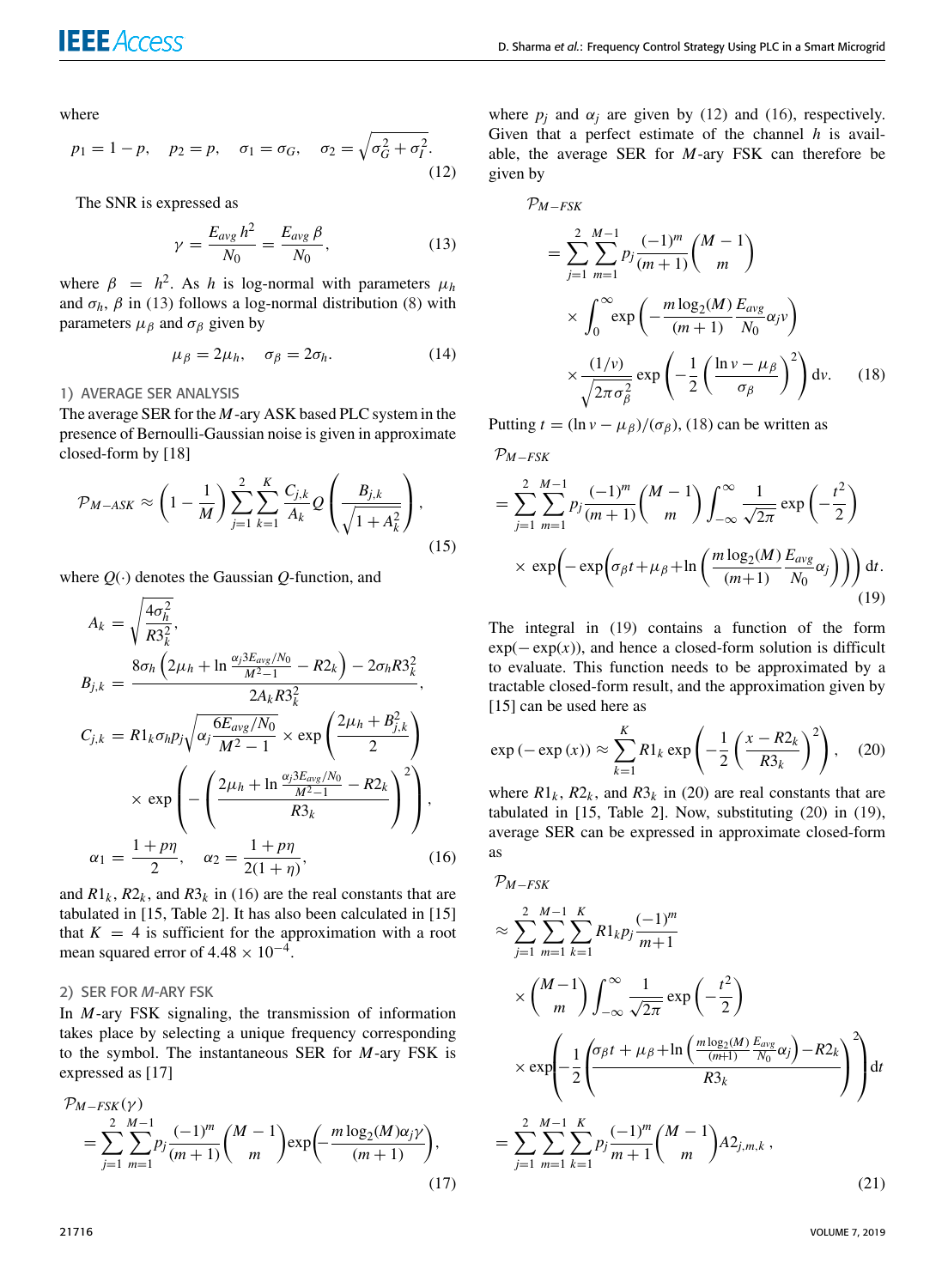where

$$
A2_{j,m,k} = \frac{R3_k}{\sqrt{\sigma_{\beta}^2 + R3_k^2}}\n\times \exp\left(-\frac{1}{2}\left(\frac{\mu_{\beta} + \ln\left(\frac{m\log_2(M)}{(m+1)}\frac{E_{avg}}{N_0}\alpha_j\right) - R2_k}{\sqrt{\sigma_{\beta}^2 + R3_k^2}}\right)\right).\n\tag{22}
$$

It is evident from (21) that for the fixed average symbol energy, channel parameters, and noise parameters, as *M* increases, the average SER decreases.

#### 3) AVERAGE ACHIEVABLE RATE OF *M*-ARY ASK

The PLC system under consideration is narrowband and has limited bandwidth; thus it is important to present a comparative analysis of the average achievable rate of *M*-ary ASK and *M*-ary FSK systems.

Let <sup>C</sup>*M*−*ASK* represent the average achievable rate of the *M*-ary ASK based PLC system in bits/sec/Hz. It can be expressed as

$$
C_{M-ASK} = \log_2(M)
$$
  
 
$$
\times \int_0^\infty \sum_{j=1}^2 p_j \log_2(1 + \alpha_j (E_{avg}/N_0)v) f_\beta(v) dv, (23)
$$

where  $f_\beta(\cdot)$  and its parameters are given by (8) and (14), respectively. For high SNR (i.e.,  $\alpha_i(E_{ave}/N_0) \gg 1$ ), respectively. For high SNR (i.e.,  $\alpha_j(E_{avg}/N_0) \gg$ the average achievable rate can be expressed in approximate closed-form as [16]

$$
C_{M-ASK} \approx \frac{\log_2(M)}{\ln(2)} \left( 2\mu_h + \ln\left(\frac{E_{avg}}{N_0}\right) + \sum_{j=1}^2 \ln\left(\alpha_j^{p_j}\right) \right). \quad (24)
$$

#### 4) AVERAGE ACHIEVABLE RATE OF *M*-ARY FSK

Similarly, for *M*-ary FSK, as there are *M* different frequencies to send  $log_2(M)$  bits at a time, and assuming all the symbols are equally likely, the average achievable rate <sup>C</sup>*M*−*FSK* for high SNR case can be expressed in approximate closed-form as [16]

<sup>C</sup>*M*−*FSK*

$$
\approx \frac{\log_2(M)/M}{\ln(2)} \left( 2\mu_h + \ln\left(\frac{E_{avg}}{N_0}\right) + \sum_{j=1}^2 \ln\left(\alpha_j^{p_j}\right) \right). \tag{25}
$$

Since *M*-ary FSK uses same symbol energy for each transmission, the average symbol energy is the same as the pulse energy. Therefore, to maintain the same average symbol energy, the pulse energy of *M*-ary FSK must be  $(M^2 - 1)/3$ times higher than that of *M*-ary ASK. It is also clear from the average achievable rate expressions that the bandwidth efficiency of *M*-ary ASK is better than that of *M*-ary FSK for the same average SNR.

#### VOLUME 7, 2019 21717

#### **IV. RESULTS AND DISCUSSIONS**

#### *A. FREQUENCY CONTROL USING PLC*

The frequency regulation scheme using PLC proposed in this work is tested by giving a step load perturbation (SLP) to the system at 0.5 s. The increase in load leads to a reduction in system frequency measured at the control center. The change in frequency  $(\Delta F)$  (p.u.) is shown in Fig. 3a. It can be seen that the controller brings the frequency back to nominal. Fig. 3a shows the frequency deviation that is used to execute secondary control at a rate of 0.01 s which means the  $\Delta F$ signal is sampled every 0.01 s and the same is sent to the controller using PLC.



**FIGURE 3.** PLC performance and frequency deviation for SLP in the system. (a) Only one generator is controlling frequency. (b) Both generators are controlling frequency.

Fig. 3a shows the information signals at the transmitter and the receiver terminals. It can be observed from Fig. 3a that the transmitted and the received information signals from the PLC links are match closely. Thus, it can be concluded that the PLC system performance is satisfactory enough to be used for secondary frequency control in the smart microgrid. The minute error between the transmitted and received signal is mainly due to the quantization, and it is within acceptable limits from the frequency control point of view.

Furthermore, it can be observed from Fig. 3a that the delay between the information signals transmitted and received through the PLC link is insignificant. It is well established that substantial communication delays can lead to instability of the frequency control loops [5], [6] but in the proposed PLC based system, the delay is negligible. Therefore, it can be concluded that the stability of the microgrid is ensured while using PLC for information exchange.

#### *B. FREQUENCY CONTROL BY MULTIPLE SOURCES*

If the second generator is also a diesel engine generator with same kind of governing action as the first generator and it is also participating in frequency control, the same frequency error needs to be communicated to the second generator as well. Therefore, the frequency error transmitted at bus 10 is received at both the generator buses (bus 1 and bus 4). The error signal received at these two locations is used by both the generators for frequency regulation. The signals are shown in Fig. 3b which shows the accuracy of the received signals and there is practically no difference in the received signal at both the buses.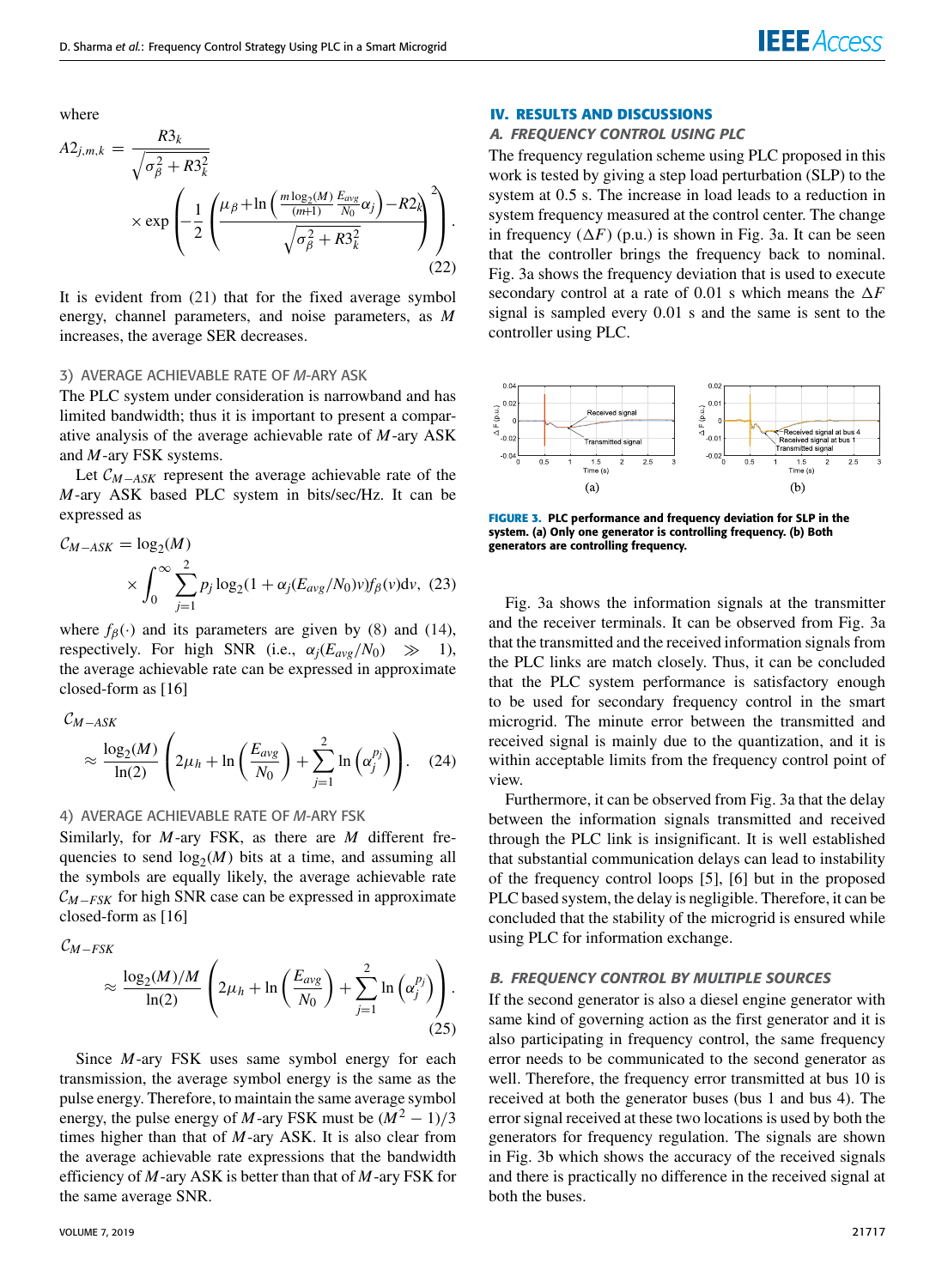

**FIGURE 4.** Integration of renewable energy sources with the microgrid. (a) Distributed generator based DC system interconnected at bus 15. (b) DFIG based WECS connected at bus 5.

#### *C. FREQUENCY CONTROL IN PRESENCE OF RENEWABLE ENERGY SOURCES*

The proposed PLC based frequency regulation scheme is tested in renewable energy sources (RES) based distributed generations (DGs). Most of these sources involves application of power electronic converters which have higher dynamic response. A DC system having DC sources like battery and solar photovoltaic (PV) and DC loads is connected to the AC microgrid at bus 15 as shown in Fig. 4a. Further, a doubly fed induction generator (DFIG) based wind energy conversion system (WECS) has also been connected to the microgrid at bus 5 as shown in Fig. 4b. The control methodologies used to control the various converters, to maintain maximum power point tracking and to maintain required DC link voltages are standard techniques and their discussion is beyond the scope of this paper.

The PLC performance in this scenario is tested by comparing the transmitted and received frequency error signal for a change in load at 0.5 s followed by a change in wind speed from 12 m/s to 11 m/s at 4 s. The comparison is shown in Fig. 5a. It can be seen in Fig. 5a, the received signal shows variation from the transmitted one but the absolute instantaneous error magnitude is very small and the average value is close to the transmitted signal. Moreover, the governing action is quite slow due to large time constants of



**FIGURE 5.** PLC performance and frequency deviation for SLP in the system having RES based DGs. (a) Transmitted and received signals. (b) Transmitted and received signals with filter at receiving end.

mechanical systems. Thus, the high frequency error in the received signal does not initiate any governing action. Therefore, the power system performance is not deteriorated and frequency is regulated as desired. To further smoothen the received signal, a low-pass filter can be used at the output of the PLC receiver. The frequency error signal and the received signal (after filtering) is shown in Fig. 5b.

### *D. PLC: PHYSICAL LAYER*

Numerical results on the performance of *M*-ary ASK and *M*-ary FSK PLC systems are presented in this subsection. For the analysis, we have considered the received average SNR without the notion of distance between the transmitter and the receiver. The fading parameter  $\sigma_h$  of the PLC channel depends on the PLC network selected for communication and it is often represented in dB. The value of  $\sigma_h$  in dB can be expressed by multiplying  $(10/ \ln(10))$  to the absolute value [22]. A PLC network having higher number of branches will have higher value of  $\sigma_h$  [11], [12]. In this analysis, a reasonable value of  $\sigma_h$ , which is in the range of 2 to 4 dB, is taken. The impulsive noise in PLC occurs due to switching operation in the power system, and the noise parameter *p* denotes the average occurrence of the impulsive noise (i.e., average switching in the power system) [14], [21], [23]. The power ratio of the impulsive noise to the background noise is denoted by  $\eta$  and is kept as 10;  $\eta$  = 10 implies that the average impulsive noise power is 10 times stronger to that of the background noise. Fitting parameters  $R1_k$ ,  $R2_k$ , and  $R3_k$  are calculated using curve fitting technique given in MATLAB for  $K = 3$  with a root mean squared error of  $8.48 \times 10^{-3}$ .



**FIGURE 6.** Average SER of *<sup>M</sup>*-ary ASK and *<sup>M</sup>*-ary FSK versus *<sup>E</sup>avg*/*N*<sup>0</sup> with  $σ<sub>h</sub> = 3.5$  dB,  $p = 10<sup>-1</sup>$ , and  $η = 10$  for varying *M*.

#### 1) AVERAGE SER ANALYSIS

Figs. 6 and 7 show plots of the average SER versus *Eavg*/*N*0. The analytical curves for *M*-ary ASK and *M*-ary FSK are obtained using the approximate closed-form expressions (15) and (21), respectively, and are found to agree well with the simulation curves, thus validating our analysis.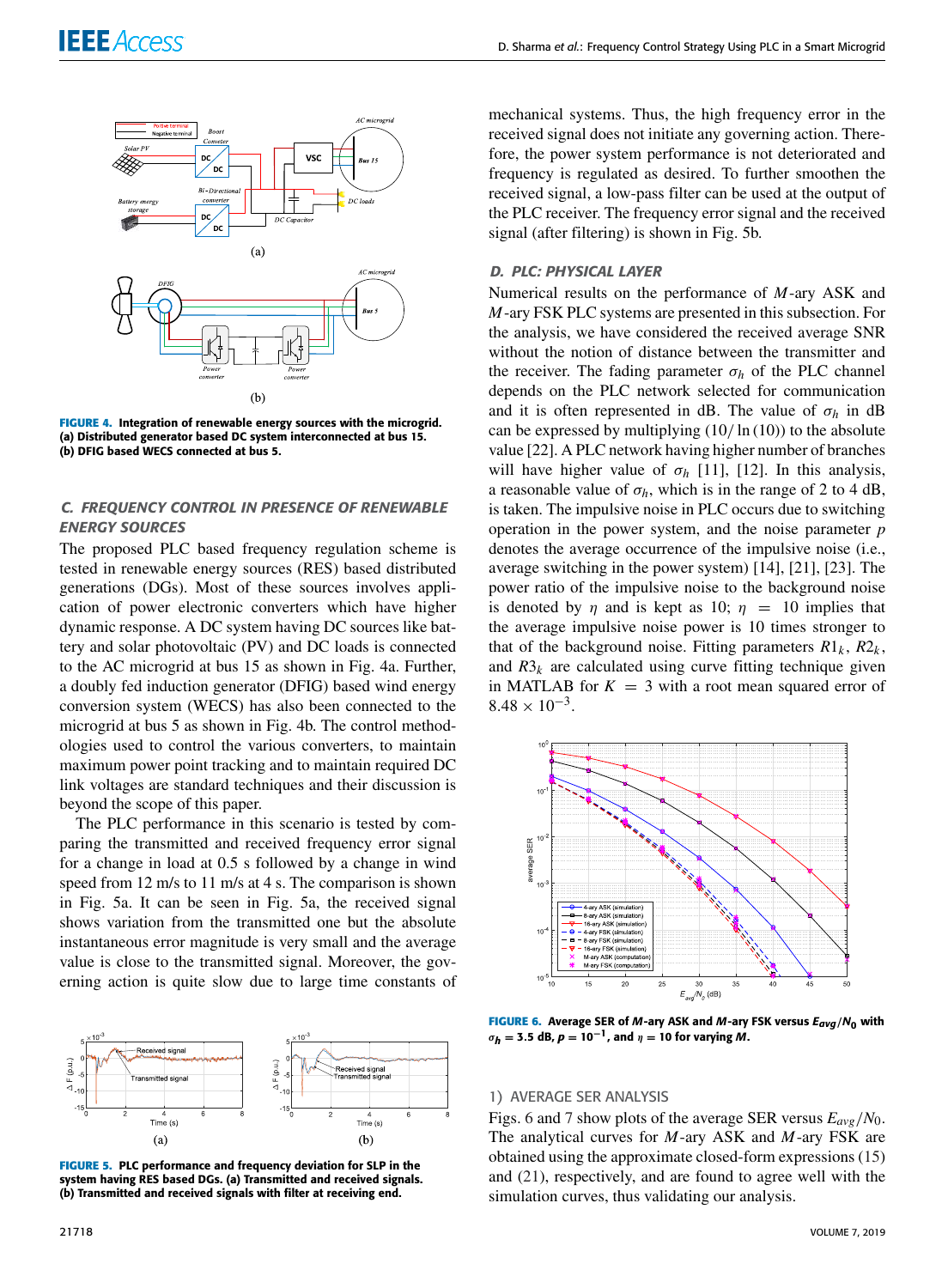

**FIGURE 7.** Average SER of 8-ary ASK and 8-ary FSK versus *<sup>E</sup>avg*/*N*<sup>0</sup> with  $p = 10^{-1}$  and  $\eta = 10$  for varying  $\sigma_h$ .

From Fig. 6, which is plotted for varying values of *M* with  $\sigma_h = 3.5 \text{ dB}, p = 10^{-1}$ , and  $\eta = 10$ , a general comment that the SER performance improves with increasing  $E_{\alpha\nu\rho}/N_0$  for both the modulation schemes, can be made. Next, we observe that in the case of fixed  $E_{avg}/N_0$ , as *M* increases, the SER performance of *M*-ary ASK degrades, whereas it improves for *M*-ary FSK. However, with increase in *M*, the SER performance degradation of *M*-ary ASK is quite significant when compared with the SER performance improvement of *M*-ary FSK. For example, when changing from  $M = 4$  to 16 at an SER of 10−<sup>3</sup> , the *Eavg*/*N*<sup>0</sup> improvement of *M*-ary FSK is  $\approx$  1 dB whereas, the  $E_{avg}/N_0$  degradation of *M*-ary ASK is  $\approx$  12 dB. Hence, it can be concluded that, for fixed  $E_{avg}/N_0$ , with increase in *M*, the SER performance of *M*-ary ASK deteriorates at a rate that is much faster than the rate of SER performance improvement of *M*-ary FSK.

Fig. 7 is plotted for varying values of  $\sigma_h$  with  $M = 8$ ,  $p = 10^{-1}$ , and  $\eta = 10$ . It can be observed that for all the values of  $\sigma_h$ , the SER performance improves with increasing  $E_{\text{ave}}/N_0$  for both the modulation schemes. Furthermore, we observe that in the case of fixed  $E_{avg}/N_0$ , the SER performance of both the modulation schemes degrades with increase in  $\sigma_h$ . This means that, as the number of branches and loads connected to the PLC network increases (which causes  $\sigma_h$  to increase), the SER performance degrades. Furthermore, from Fig. 7, it can be numerically observed that to achieve an SER of  $10^{-3}$  with  $\sigma_h = 4$  dB, 8-ary FSK requires  $E_{avg}/N_0$  to be 26 dB, whereas this requirement is 37 dB for 8-ary ASK. Therefore, it can be concluded that to achieve the same SER performance for a fixed  $\sigma_h$ , *M*-ary FSK requires less average symbol energy than *M*-ary ASK.

Further, to verify the performance of the PLC system obtained from above mentioned analysis, we have introduced log-normal gain and Bernoulli-Gaussian noise into the simulink model. Thereafter, we recorded the transmitted and received signals and calculated the average SER for SNR=35 dB,  $M = 64$ ,  $p = 0.1$ , and  $\eta = 10$  with two different values of  $\sigma_h$ . The received signal is the same as



**IEEE** Access

**FIGURE 8.** Average achievable rate of *M*-ary ASK and *M*-ary FSK versus  $E_{avg}/N_0$  with  $\sigma_h = 4$  dB,  $p = 10^{-1}$ , and  $\eta = 10$  for varying *M*.

 $/N_{n}$  (dB)

in Fig. 3. For  $\sigma_h = 3$  dB, the average SER from simulink is measured to be 0.166 and 0.17 from (15). Similarly, for  $\sigma_h$  = 1 dB, the average SER from simulink is recorded as 0.044 and 0.047 from (15). It is assumed that the channel is perfectly known at the receiver; that can be achieved using pilot symbols.

#### 2) AVERAGE ACHIEVABLE RATE ANALYSIS

Fig. 8 shows plots of the average achievable rate versus  $E_{avg}/N_0$  for varying *M*. The analytical curves for *M*-ary ASK and *M*-ary FSK are obtained using the approximate closedform expressions (24) and (25), respectively, and are found to agree well with the simulation curves at high  $E_{\alpha\nu\rho}/N_0$ , thus validating our analysis. In this Fig. the average achievable rate plots for varying values of *M* with  $\sigma_h = 4$  dB,  $p = 10^{-1}$ , and  $\eta = 10$  are plotted. General observation shows that the average achievable rate performance for both the modulation schemes improves with the increase in *Eavg*/*N*<sup>0</sup> value for all *M*. Further, we observe that in the case of fixed  $E_{avg}/N_0$  as *M* increases for *M*-ary ASK, the average achievable rate performance improves whereas, for *M*-ary FSK, the performance degrades. Further, it is to be noticed that with an increase in *M*, the improvement in the average achievable rate performance of *M*-ary ASK is significant and the degradation in the average achievable rate performance of *M*-ary FSK is nominal. For example, when moving from  $M = 4$  to 64 at  $E_{avg}/N_0 = 20$  dB, the average achievable rate improvement for *M*-ary ASK is ≈ 20 bits/sec/Hz whereas, achievable rate degradation for *M*ary FSK is  $\approx 2.4$  bits/sec/Hz and almost reaching to zero. As a result, *M*-ary ASK is a better choice for PLC than *M*-ary FSK.

#### **V. DISCUSSION**

From smart grid perspective, both RF and PLC appear to be suitable options. However, PLC offers many advantages over RF communication as listed below:

1) PLC offers a better appliance-to-appliance connectivity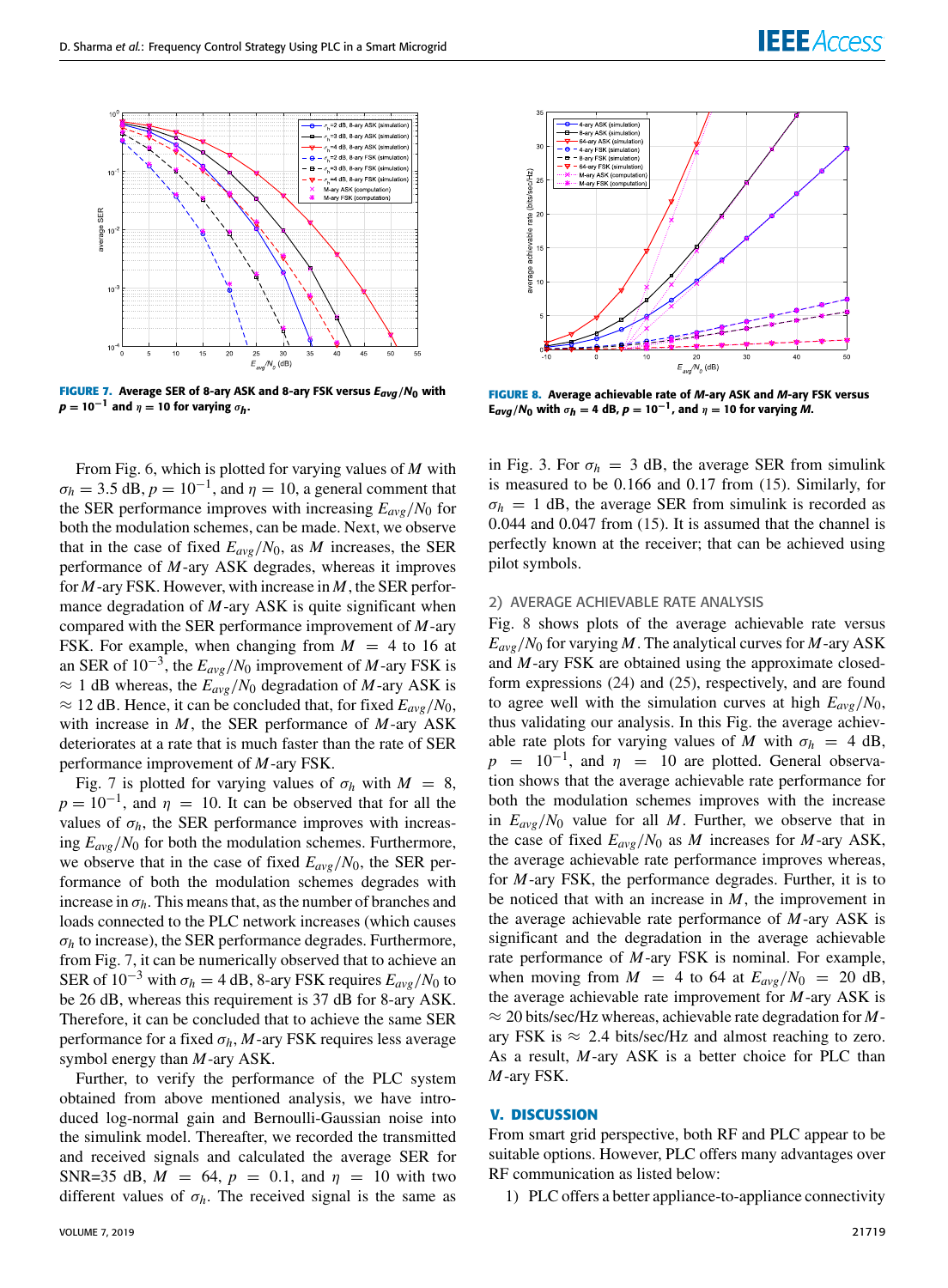that suits a smart grid environment as all data acquisition and control nodes are often connected to the power line [10].

- 2) Wireless technology may see many folds increase in traffic because of IoT applications in near future that inturn would result in increased latency [24]. However, PLC will remain an option for smart grid application.
- 3) Wireless systems use antenna for radiating electromagnetic waves and these waves travel in all directions in case of omni-directional antenna and in specific direction in case of directive-antenna, whereas in PLC, signal propagates along the power line. Thus, using omni directional antennas cause wastage of energy and directional antennas needs to be placed in proper direction each time the placement of transmitter receiver changes [25].
- 4) Wireless systems have a drawback of shadowing that occurs sometimes in underground and metallically covered areas that reduces the coverage area for an RF based system [25].

#### **VI. CONCLUSION**

This work emphasizes on the use of PLC as a viable communication solution for frequency regulation in a smart microgrid since it is a retrofit technology. The frequency error sensed at any point in the microgrid system is shown to be successfully transferred to the generating unit located at a different position using an *M*-ary ASK based PLC system. After that, the received signal is used to regulate the mechanical power generated by the diesel engine to regulate the frequency of the microgrid at the generating unit. Although there is a minimal mismatch in the transmitted and the received information signals due to the quantization process and the additive noise, the desired frequency regulation is shown to be achieved. Hence, it can be concluded that the performance of PLC for information exchange is acceptable in such applications. Furthermore, a comparative analysis of *M*-ary ASK and *M*-ary FSK based PLC systems is also presented. The PLC channel coefficients and the additive impulsive noise samples are derived from a log-normal distribution and a Bernoulli-Gaussian process, respectively, and approximate closed-form expressions for the average SER and the average achievable rate are derived for both the PLC systems. From the observations mentioned above and the fact that narrowband PLC has limited bandwidth and supports signal transmission at comparatively high SNR, it can be concluded that *M*-ary ASK is a better choice for signaling in PLC than *M*-ary FSK.

#### **REFERENCES**

- [1] S. Mishra, G. Mallesham, and A. N. Jha, "Design of controller and communication for frequency regulation of a smart microgrid,'' *Renew. Power Generation, IET*, vol. 6, no. 4, pp. 248–258, Jul. 2012.
- [2] H. Wu, K. S. Tsakalis, and G. T. Heydt, "Evaluation of time delay effects to wide-area power system stabilizer design,'' *IEEE Trans. Power Syst.*, vol. 19, no. 4, pp. 1935–1941, Nov. 2004.
- [3] X. Yu and K. Tomsovic, ''Application of linear matrix inequalities for load frequency control with communication delays,'' *IEEE Trans. Power Syst.*, vol. 19, no. 3, pp. 1508–1515, Aug. 2004.
- [4] M. Liu, L. Yang, D. Gan, D. Wang, F. Gao, and Y. Chen, "The stability of AGC systems with commensurate delays,'' *Eur. Trans. Elect. Power*, vol. 17, no. 6, pp. 615–627, Nov./Dec. 2007.
- [5] S. Sönmez, S. Ayasun, and C. O. Nwankpa, ''An exact method for computing delay margin for stability of load frequency control systems with constant communication delays,'' *IEEE Trans. Power Syst.*, vol. 31, no. 1, pp. 370–377, Jan. 2016.
- [6] S. Sönmez, S. Ayasun, and U. Emino lu, "Computation of time delay margins for stability of a single-area load frequency control system with communication delays,'' *WSEAS Trans. Power Syst.*, vol. 9, pp. 67–76, Jan. 2014.
- [7] L. Lampe, R. Schober, and S. Yiu, ''Distributed space-time coding for multihop transmission in power line communication networks,'' *IEEE J. Sel. Areas Commun.*, vol. 24, no. 7, pp. 1389–1400, Jul. 2006.
- [8] A. Dubey and R. K. Mallik, ''Effect of channel correlation on multi-hop data transmission over power lines with decode-and-forward relays,'' *IET Commun.*, vol. 10, no. 13, pp. 1623–1630, Jan. 2016.
- [9] B. Nikfar and A. J. H. Vinck, ''Relay selection in cooperative power line communication: A multi-armed bandit approach,'' *J. Commun. Netw.*, vol. 19, no. 1, pp. 1–9, Feb. 2017.
- [10] H. C. Ferreira, L. Lampe, J. Newbury, and T. G. Swart, *Power Line Communications: Theory and Applications for Narrowband and Broadband Communications Over Power Lines*. Singapore: Wiley, 2010.
- [11] I. C. Papaleonidopoulos, C. N. Capsalis, C. G. Karagiannopoulos, and N. J. Theodorou, ''Statistical analysis and simulation of indoor singlephase low voltage power-line communication channels on the basis of multipath propagation,'' *IEEE Trans. Consum. Electron.*, vol. 49, no. 1, pp. 89–99, Feb. 2003.
- [12] S. Guzelgoz, H. B. Celebi, and H. Arslan, "Statistical characterization of the paths in multipath PLC channels,'' *IEEE Trans. Power Del.*, vol. 26, no. 1, pp. 181–187, Jan. 2011.
- [13] S. Galli, ''A novel approach to the statistical modeling of wireline channels,'' *IEEE Trans. Commun.*, vol. 59, no. 5, pp. 1332–1345, May 2011.
- [14] Y. H. Ma, P. L. So, and E. Gunawan, ''Performance analysis of OFDM systems for broadband power line communications under impulsive noise and multipath effects,'' *IEEE Trans. Power Del.*, vol. 20, no. 2, pp. 674–682, Apr. 2005.
- [15] A. Dubey, R. K. Mallik, and R. Schober, ''Performance analysis of a multihop power line communication system over log-normal fading in presence of impulsive noise,'' *IET Commun.*, vol. 9, no. 1, pp. 1–9, Jan. 2015.
- [16] A. Dubey and R. K. Mallik, ''PLC system performance with AF relaying,'' *IEEE Trans. Commun.*, vol. 63, no. 6, pp. 2337–2345, Jun. 2015.
- [17] J. G. Proakis and M. Salehi, *Digital Communications*. Singapore: McGraw-Hill, 2008.
- [18] D. Sharma, R. K. Mallik, S. Mishra, A. Dubey, and V. Ranjan, ''Voltage control of a DC microgrid with double-input converter in a multi-PV scenario using PLC,'' in *Proc. IEEE Power Energy Soc. Gen. Meeting*, Boston, MA, USA, Jul. 2016, pp. 1–5.
- [19] N. Ginot, M. A. Mannah, C. Batard, and M. Machmoum, "Application of power line communication for data transmission over PWM network,'' *IEEE Trans. Smart Grid*, vol. 1, no. 2, pp. 178–184, Sep. 2010.
- [20] N. G. Coakley and R. C. Kavanagh, "Real-time control of a servosystem using the inverter-fed power lines to communicate sensor feedback,'' *IEEE Trans. Ind. Electron.*, vol. 46, no. 2, pp. 360–369, Apr. 1999.
- [21] A. Dubey, D. Sharma, R. K. Mallik, and S. Mishra, ''Modeling and performance analysis of a PLC system in presence of impulsive noise,'' in *Proc. IEEE Power Energy Soc. Gen. Meeting*, Denver, CO, USA, 2015, pp. 1–5.
- [22] N. C. Beaulieu, A. A. Abu-Dayya, and P. J. McLane, ''Estimating the distribution of a sum of independent lognormal random variables,'' *IEEE Trans. Commun.*, vol. 43, no. 12, pp. 2869–2873, Dec. 1995.
- [23] M. Gotz, M. Rapp, and K. Dostert, "Power line channel characteristics and their effect on communication system design,'' *IEEE Commun. Mag.*, vol. 42, no. 4, pp. 78–86, Apr. 2004.
- [24] D. Evans, "The Internet of Things: How the next evolution of the Internet is changing everything,'' Cisco, San Jose, CA, USA, White Paper, Apr. 2011, pp. 1–11.
- [25] T. S. Rappaport, *Wireless Communications: Principles and Practice*. Upper Saddle River, NJ, USA: Prentice-Hall, 1996.